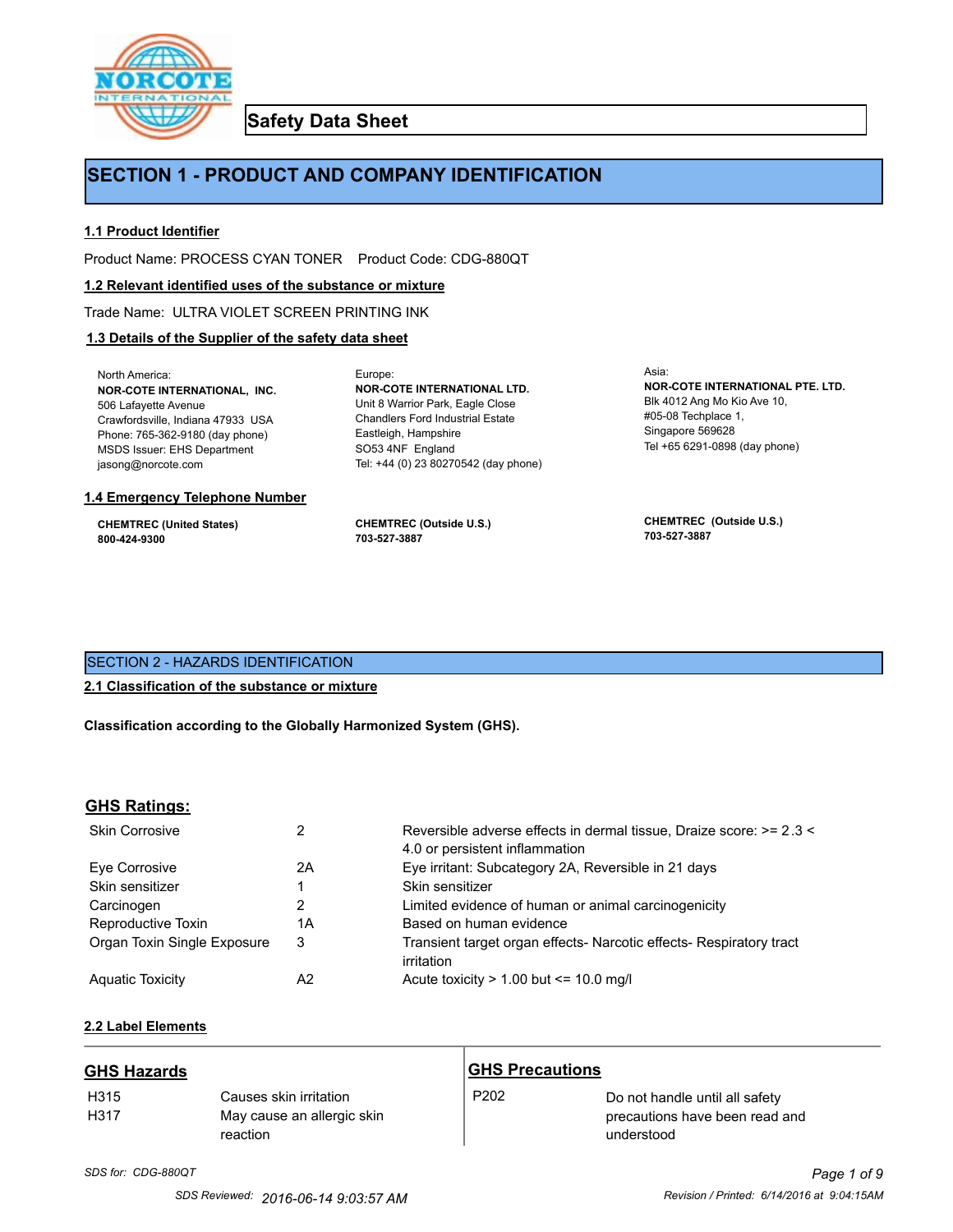| H319 | Causes serious eye irritation               | P <sub>261</sub> | Avoid breathing                                                      |
|------|---------------------------------------------|------------------|----------------------------------------------------------------------|
| H335 | May cause respiratory irritation            |                  | dust/fume/gas/mist/vapours/spray                                     |
| H336 | May cause drowsiness or                     | P273             | Avoid release to the environment                                     |
|      | dizziness                                   | P <sub>280</sub> | Wear protective gloves/protective                                    |
| H351 | Suspected of causing cancer                 |                  | clothing/eye protection/face protection                              |
| H360 | May damage fertility or the<br>unborn child | P362             | Take off contaminated clothing and<br>wash before reuse              |
| H401 | Toxic to aquatic life                       | P302+P352        | IF ON SKIN: Wash with soap and water                                 |
|      |                                             | P304+P340        | IF INHALED: Remove victim to fresh air                               |
|      |                                             |                  | and keep at rest in a position                                       |
|      |                                             |                  | comfortable for breathing                                            |
|      |                                             | P305+P351+P33    | IF IN EYES: Rinse continuously with                                  |
|      |                                             | 8                | water for several minutes. Remove                                    |
|      |                                             |                  | contact lenses if present and easy to                                |
|      |                                             |                  | do - continue rinsing                                                |
|      |                                             | P308+P313        | IF exposed or concerned: Get medical                                 |
|      |                                             |                  | advice/attention                                                     |
|      |                                             | P333+P313        | If skin irritation or a rash occurs: Get<br>medical advice/attention |

#### **Danger**



**EMERGENCY OVERVIEW:** Product is a liquid with mild acrylic odor that may be harmful if inhaled or swallowed. Product may cause serious damage to eyes, allergic skin reactions and irritation to respiratory system. Avoid breathing vapors. Avoid spillage to sewers or waterways.

# **ROUTES OF ENTRY:** Dermal, Inhalation, Ingestion

**ACUTE HEALTH EFFECTS:** Irritant to skin, eyes and respiratory tract. Effects may be delayed for several hours. None Known

**Skin Contact:** Potential irritant and can cause allergic skin reaction. Repeated or prolonged contact may cause sensitization.

**Eye Contact:** Liquid, vapors, or mists may cause eye irritation. Protect eyes from repeated or prolonged contact.

**Ingestion:** May be harmful if swallowed. Gastrointestinal tract irritation may result.

**Inhalation:** May be harmful if inhaled. May cause irritation to upper respiratory tract upon prolonged or repeated inhalation.

# **Effects of Overexposure**

# **MEDICAL CONDITIONS AGGRAVATED BY EXPOSURE:** Repeated and prolonged overexposure may increase the potential for adverse health effects.

**CHRONIC HEALTH EFFECTS:** No additional information

# SECTION 3 - COMPOSITION / INFORMATION ON INGREDIENTS

#### **3.2 Mixtures**

\*Note: The exact concentrations of the below listed chemicals are being withheld as a trade secret

| <b>Chemical Name</b>         | <b>Percent</b><br>Weiaht | CAS#       | EC No.    | Classification (GHS)      |
|------------------------------|--------------------------|------------|-----------|---------------------------|
| 1.6-Hexanediol<br>diacrylate | 10.00 - 20.00 %          | 13048-33-4 | 235-921-9 | H315, H319.<br>H317, H400 |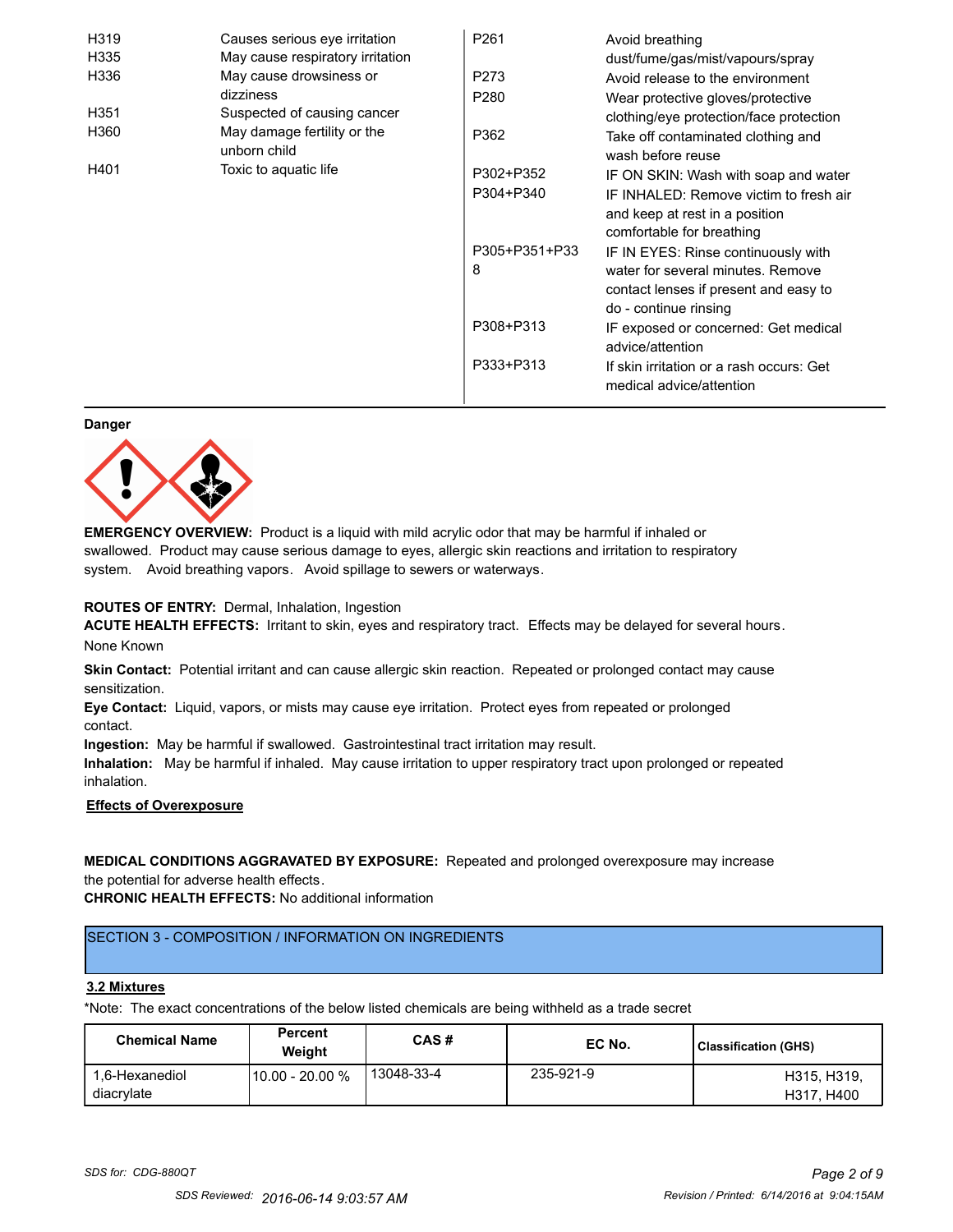| Tripropylene glycol<br>diacrylate | l5.00 - 10.00 %  | 142978-66-5 | 256-032-2 | H315, H319,<br>H317, H335 |
|-----------------------------------|------------------|-------------|-----------|---------------------------|
| Benzophenone                      | $10.10 - 1.00 %$ | 119-61-9    |           |                           |

# SECTION 4 - FIRST AID MEASURES

# **4.1 Description of first aid measures**

**INHALATION:** Move subject to fresh air and keep warm. If subject is not breathing, administer artificial respiration. If breathing is difficult, have qualified personnel administer oxygen and get medical attention .

**EYE CONTACT:** Flush the eye and under lids with warm water for 15 minutes. Remove any contact lenses during the flushing. Get immediate medical attention if symptoms persist.

**SKIN CONTACT:** Remove and isolate contaminated clothing and shoes. Remove excess material from skin with clean cloth. Flush skin with running lukewarm water. Wash affected areas using mild soap.

**INGESTION:** If appreciable quantities are swallowed, seek immediate medical attention. Do NOT induce vomiting. Never give anything by mouth to an unconscious person.

# SECTION 5 - FIRE FIGHTING MEASURES

# **5.1 Extinguising Media**

Evacuate area of all non-emergency personell. Firefighters must wear full emergency equipment with self contained breathing apparatus. At elevated temperatures hazardous polymerization may occur causing container rupture and in extreme cases, explosion. Fight fires from upwind and cool intact containers with water spray or stream at maximum range.

# Flash Point: 100 C (212 F)

**FLAMMABLE/EXPLOSIVE LIMITS (Volume % in air):** Not established **EXTINGUISHING METHOD:** Water fog, carbon dioxide (CO2) or dry chemical

# **5.2 Special Hazards arising from the substance or mixture:**

Thermal decomposition can lead to release of irritating gases and vapors

# **5.3 Advice for firefighters**

# **Protective Equipment:**

Wear full emergency equipment with selfcontained breathing apparatus . Refer to Section 8

#### **5.4 Additional Information**

 Heating causes a rise in pressue, risk of bursting and combustion Shut off sources of ignition Carbon monoxide and carbon dioxide may form upon combustion

# **OSHA CLASSIFICATION:** Class IIIB Combustible

# SECTION 6 - ACCIDENTAL RELEASE MEASURES

# **6.1 Personal precautions, protective equipment and emergency procedures**

Remove all sources of ignition and ventilate area. Avoid skin and eye contact. Use respiratory protection.

#### **6.2 Environmental precautions**

Avoid release to the environment. Local authorities should be advised if significant spillages cannot be contained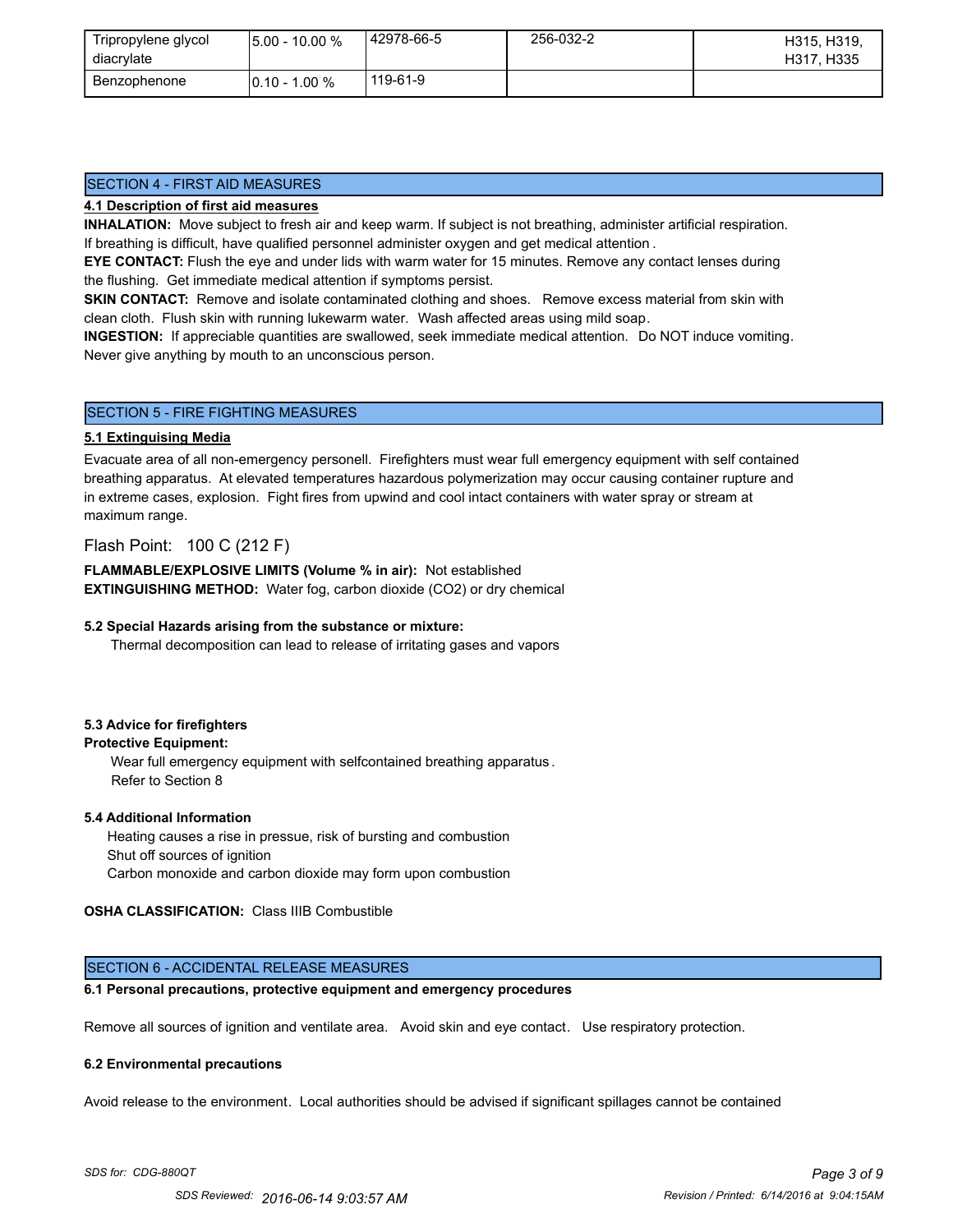#### **6.3 Methods and materials for containment and cleaning up**

 Absorb with inert materials such as dry clay or sand and place in closed container for disposal as solid waste in accordance with all applicable regulations.

### SECTION 7 - HANDLING AND STORAGE

#### **7.1 Precautions for safe handling**

Avoid any unnecessary contact. Use protective clothing specified in Section 8.

#### **7.2 Conditions for safe storage, including and incompatibilities**

Store away from heat and sunlight to prevent spontaneous polymerization. Store below 90° F (32° C). Protect containers from physical damage. Storage of containers should conform to flammable and combustible liquid regulations.

# **SECTION 8 - EXPOSURE CONTROLS / PERSONAL PROTECTION**

#### **8.1 Control parameters**

**Exposure Limits:** Not established for mixture

| Chemical Name / CAS No.                         | <b>OSHA Exposure Limits</b> | <b>ACGIH Exposure Limits</b> | <b>Other Exposure Limits</b> |
|-------------------------------------------------|-----------------------------|------------------------------|------------------------------|
| 1,6-Hexanediol diacrylate<br>13048-33-4         |                             |                              |                              |
| Tripropylene glycol<br>diacrylate<br>42978-66-5 |                             |                              |                              |
| Benzophenone<br>119-61-9                        |                             |                              |                              |

#### **8.2 Exposure Controls**

**VENTILATION:** Provide natural or mechanical ventilation to minimize exposure. If practical, use local mechanical exhaust ventilation at sources of air contamination.

**EYE PROTECTION:** Use splash-proof safety goggles or safety glasses that are ANSI approved to prevent eye contact. Eyewash availability is also recommended.

**HAND PROTECTION:** Use nitrile, butyl or other gloves that are resistant to chemicals in Section 2. Replace immediately if punctured or torn or when a change of appearance (color, elasticity, shape) occurs . A minimum of 0.45mm thick gloves for long duration exposure (up to 4 hours) or mechanical handling activities; single use, disposable gloves for short duration exposures not exceeding 30 minutes or where splashes are likely, are recommended.

**RESPIRATORY PROTECTION:** Use of NIOSH/MSHA approved respirators is recommended where exposure limits may be exceeded. Consult the respirator manufacturer for appropriate type and application. **SKIN PROTECTION:** Protective or disposable outer clothing is recommended.

**Environmental Exposure Controls:** Avoid release to the environment. The product should not be allowed to enter drains, water courses or the soil.

| <b>SECTION 9 - PHYSICAL AND CHEMICAL PROPERTIES</b> |                                                           |                       |                   |
|-----------------------------------------------------|-----------------------------------------------------------|-----------------------|-------------------|
|                                                     | 9.1 Information on basic physical and chemical properties |                       |                   |
| Appearance:                                         | Liquid with moderate<br>viscosity                         | Odor:                 | Mild Acrylic odor |
| Vapor Pressure:                                     | Not Established                                           | <b>Vapor Density:</b> | Heavier than Air  |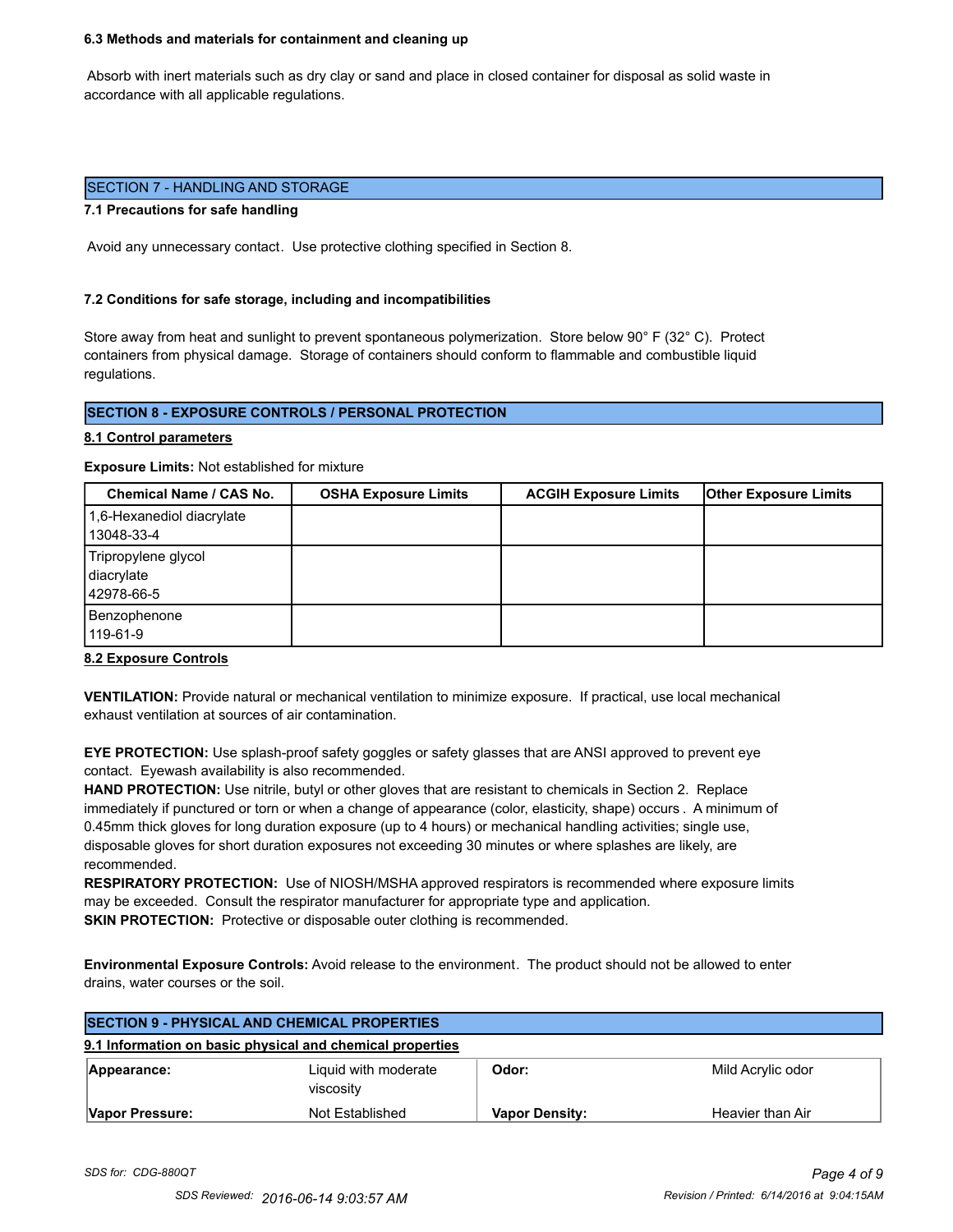| pH:                              | Not Established                | Formula KG / Gal                 | 4.24            |
|----------------------------------|--------------------------------|----------------------------------|-----------------|
| <b>Melting Point:</b>            | Not Available                  | <b>Freezing Point:</b>           | Not Available   |
| Solubility:                      | Not Soluble in Water           | <b>Boiling Range:</b>            | Not Available   |
| <b>Flash Point:</b>              | See section 5.1                | <b>Evaporation Rate:</b>         | <1              |
| Flammability:                    | See Section 5.4                | <b>Explosive Limits:</b>         | See Section 5.4 |
| Viscosity:                       | See Certificate of<br>Analysis | <b>Specific Gravity (SG)</b>     | 1.120           |
| Grams VOC less water:            | $< 1\%$                        | <b>Partition Coefficient</b>     | Not Available   |
| <b>Auto-Ignition Temperature</b> | Not Available                  | <b>Decomposition Temperature</b> | Not Available   |

# **SECTION 10 - REACTIVITY / STABILITY HAZARD DATA**

# **10.1 Reactivity**

None known

# **10.2 Chemical Stability**

This material is stable under recommended storage and handling conditions.

# **10.3 Possibility of hazardous reaction**

Under certain conditions (excess temperatures and contamination) hazardous polymerization may occur. Avoid high temperature and contamination with foreign materials.

# **10.4 CONDITIONS TO AVOID:**

Excessive heat, ignition sources and contamination with dirt and other foreign materials.

# **10.5 Incompatible Materials:**

Avoid contamination or inappropriate mixing with strong oxidizing agents, peroxides, strongly caustic materials and metal corrosion products including rust. Do not expose to UV light during storage.

# **10.6 Hazardous decomposition products**

Thermal oxidation or pyrolysis (as in fire) may yield carbon dioxide, carbon monoxide and volatile organic fragments which are flammable, irritating or toxic.

# Hazardous polymerization will not occur.

| <b>Component Toxicity:</b>                                                           |              |  |
|--------------------------------------------------------------------------------------|--------------|--|
| <b>Component Description</b><br>Oral, Dermal, Inhalation<br><b>Toxicity</b>          | Ecotoxocity: |  |
| 1,6-Hexanediol diacrylate<br>Oral:5.00 g/kg (Rat)<br>Dermal: 3,600.00 µL/kg (Rabbit) | N/A          |  |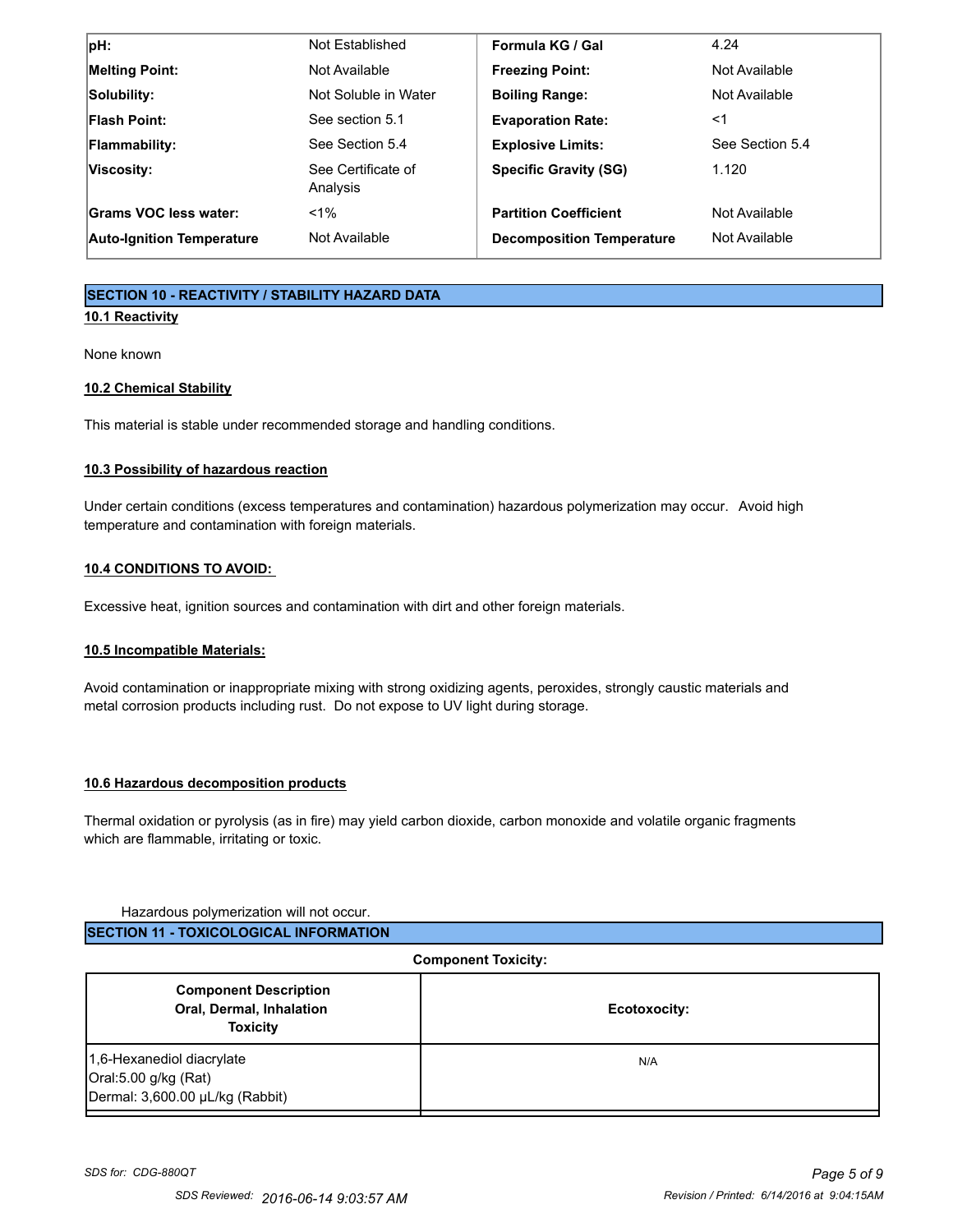| Tripropylene glycol diacrylate                  | 48 Hr EC50 Daphnia magna: 88.7 mg/L                             |
|-------------------------------------------------|-----------------------------------------------------------------|
| Oral:3,000.00 mg/kg (Rat)                       | 72 Hr EC50 Desmodesmus subspicatus: >28 mg/L                    |
| Benzophenone<br>Dermal: 3,535.00 mg/kg (Rabbit) | 96 Hr LC50 Pimephales promelas: 13.2 - 15.3 mg/L [flow-through] |

**TOXICOLOGICAL DATA:** Slightly Toxic by injestion. Prolonged or repeated exposure may result in sensitization. **LC50** - No additional information **LD50** - No additional information **MUTAGENICITY:** No additional information **REPRODUCTIVE EFFECTS:** No additional information **CARCINOGENICITY:**

Benzophenone: IARC: Possible human carcinogen OSHA: listed

Carcinogenicity:

# **SECTION 12 - ECOLOGICAL INFORMATION**

# **12.1 Toxicity**

No determination has been made on ecological impact. However, it is recommended to prevent contamination of the environment with this product, i.e. soil, landfills, drains, sewers, surface waters, etc.

# **12.2 Persistence and degradability**

No determination has been made on ecological impact. however, it is highly recommended to prevent contamination of the environment with this product, i.e. soil, landfills, drains, sewers, surface waters, etc

#### **12.3 Bioaccumulative potential**

No determination has been made on ecological impact. However, it is highly recommended to prevent contamination of the environment with this product, i.e. soil, landfills, drains, sewers, surface waters, etc.

#### **12.4 mobility in soil**

No determination has been made on ecological impact. However, it is highly recommended to prevent contamination of the environment with this product, e.i. soil, landfille, drains, sewers, surface waters, etc.

# **SECTION 13 - DISPOSAL CONSIDERATIONS**

#### **13.1 Waste Water methods**

If material becomes a waste, it does not meet the criteria of a hazardous waste as defined under the Resource Conservation and Recovery Act (RCRA) 40 CFR 261 as supplied. Dispose of this material in accordance with all applicable federal, state, provincial, and local laws and regulations.

# **SECTION 14 - TRANSPORTATION INFORMATION**

Transport this product in accordance with all applicable laws and regulations . This product, as supplied, is not regulated nor classified as a hazardous material/dangerous good by United States Department of Transportation (DOT), the International Civil Aviation Organization (ICAO), the International Maritime Organization (IMO), the Canadian Transportation of Dangerous Goods Act (TDG), or the International Air Transport Association (IATA) .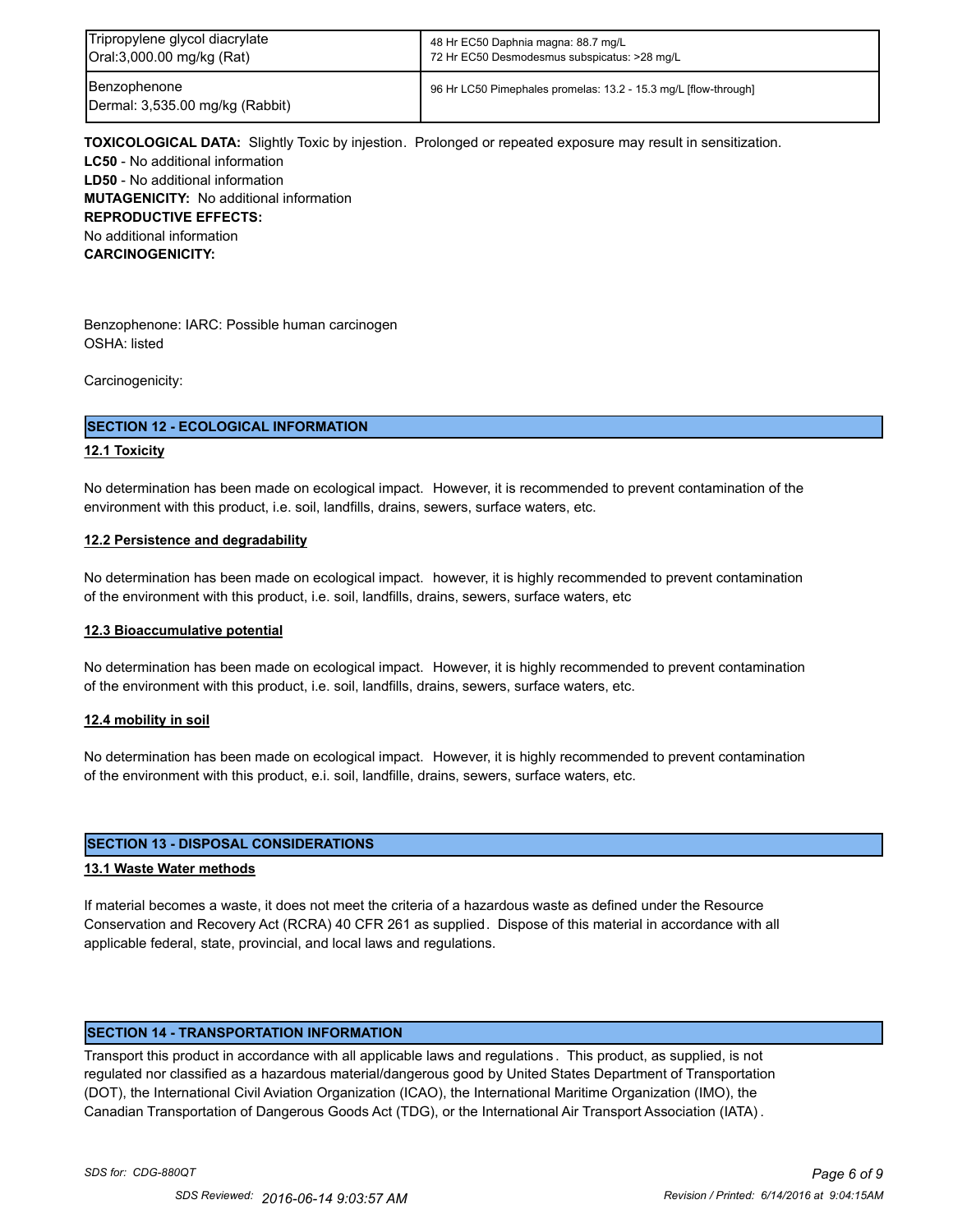**14.2 UN Proper Shipping Name:** Not Applicable

**14.3 Transport Hazard Class:** Not Applicable **DOT (49 CFR)/IATA/IMDG Hazard Class:** Not Applicable

 **14.4 Packing Group:** Not Applicable

# **SECTION 15 - REGULATORY INFORMATION**

**15.1 Safety, Health and Environmental regulations / legislation specific for the substance or mixture**

This safety data sheet has been formatted to the best of our ability in accordance to Directive 67/548/EEC or Directive 1999/45EC, American National Standards Institute (ANSI) and contains hazard criteria and all information required by the Canadian Controlled Products Regulation (CPR) in regard to this product.

**Clean Air Act - Ozone Depleting Substances (ODS):** This product and its components do not contain Ozone Depleting Substances.

**Canadian Inventory Status:** Components of this product are currently listed on the Canadian Domestic Substance List (DSL) or the Canadian Non-Domestic Substance List (NDSL).

**Coalition of Northeastern Governors (CONEG):** This product meets the requirements of CONEG pertaining to heavy metals total content of no more than 100 PPM. No heavy metals are added as a part of the formulation, but raw materials may contain residual parts per million as naturally occurring elements.

**European Inventory Status:** Components of this product are listed on the European Inventory of Existing Commercial Substances (EINECS), the European List of Notified Chemical Substances (ELINCS), or are exempt from being listed.

**Food and Drug Administration (FDA) Food Packaging Status:** Components of this product have not been cleared by FDA for use in food packaging and/or other applications as an indirect food additive .

**European Union Directive 2011/65/EC Restriction of Hazardous Substances (RoHS):** This product is in compliance with the requirements of the RoHS2 Directive.

# **California Proposition 65 RTK:**

The following components of this mixture are listed under California Proposition 65:

Benzophenone 119-61-9 0.1 to 1.0 % Carcinogen

If CAS numbers 13463-67-7 and/or 1333-86-4 are listed they are not supplied in respirable form.

**REACH** : This product is compliant with the registration of the REACH Regulation (EC) No. 1907/2006 as all its components are either excluded, exempt and/or preregistered.

The following Substances of Very High Concern are present (updated December 17, 2015 to review for the 168 SVHC)

- None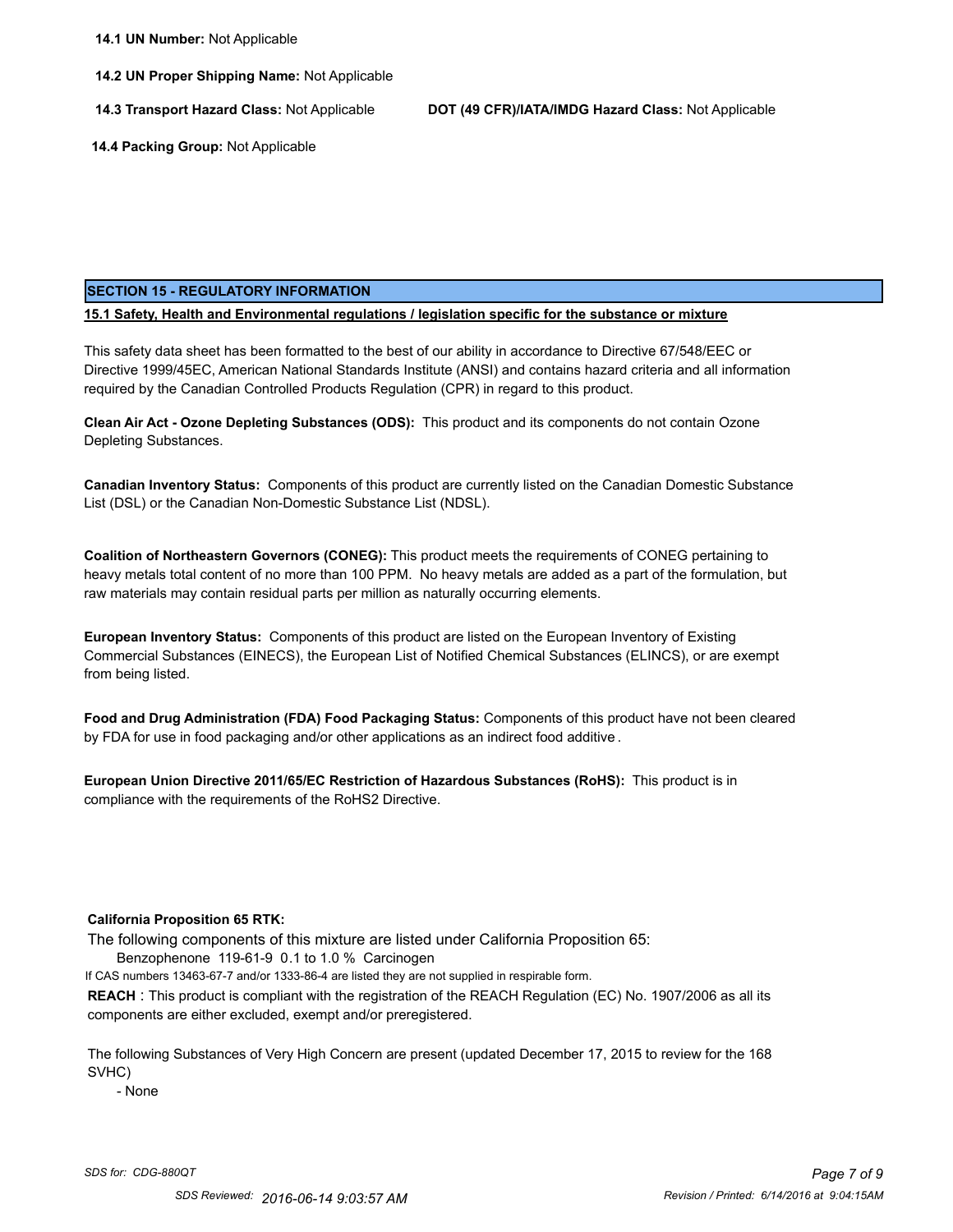- None

# **Superfund Amendments and Reauthorization Act of 1986 (SARA) Title III: Section 302:**

- None

#### **Superfund Amendments and Reauthorization Act of 1986 (SARA) Title III: SARA 313:**

 This product contains the following components that are regulated under the Toxic Chemical Release Reporting requirements 40 CFR 372:

- None

**Global Inventories:** The components of these products are listed in the following or exempt from listing:

Europe (EINECS): Yes USA (TSCA): Yes Canada (DSL): Yes Japan (ENCS): Yes Philippines (PICCS): Yes China (IECSC): Yes Australia (AICS): Yes Korea (KECI): Yes New Zealand (NZloC): Yes Taiwan (ECSI): Yes



**HMIS® ratings** are a registered trade and service mark of the National Paint and Coatings Association with the following scale:

\* = Chronic health effect PPE Index

- 4 = Severe Hazard A = Safety Glasses
- $3 =$  Serious Hazard  $B =$  Safety Glasses and Gloves
- 2 = Moderate Hazard C = Safety Glasses, Gloves and Protective Apron
- 1 = Slight Hazard D = Face Shield, Gloves and Protective Apron
- 0 = Minimal Hazard E = Safety Glasses, Gloves and Respirator

# **Definitions**

- TWA Time Weighted Average
- TLV Threshold Limit Value
- STEL Short Term Exposure Limit
- CAS# Chemical Abstract Service Number
- NTP National Toxicology Program
- PEL Permissible Exposure Limit
- IARC International Agency for Research on Cancer
- ANSI American National Standards Institute